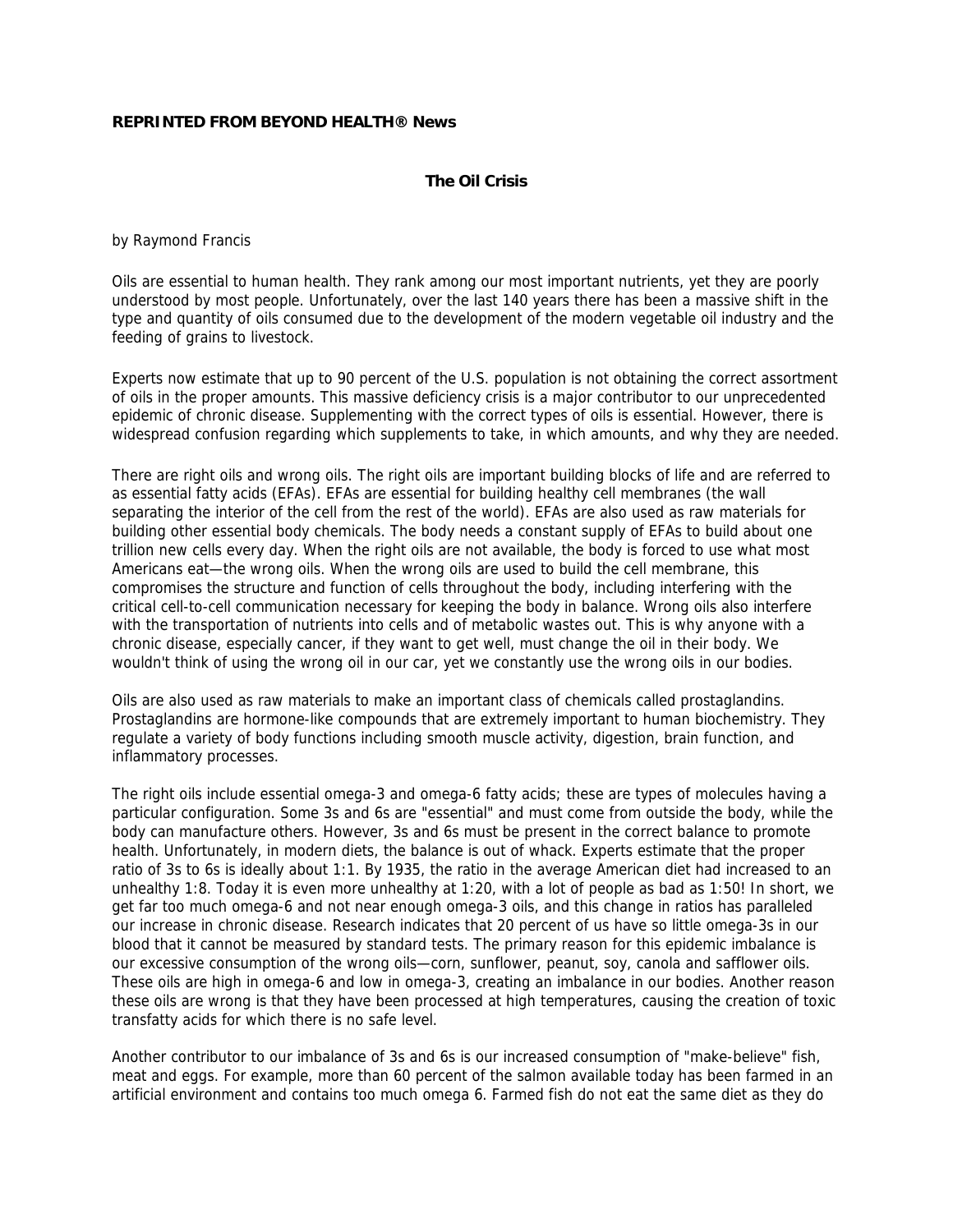in their natural environment. This changes their chemistry. The same holds true for beef and chicken. They are fed an unnatural diet of grains, which changes their natural fatty acid ratios. Consider that a real egg contains about 300 milligrams of the omega-3 fatty acid DHA and is a good source of omega 3, while a grain-fed, make-believe egg from the supermarket averages only 18. Nearly all cattle are shipped to feed lots prior to slaughter to "fatten them up." If you eat this grain-fed beef, as most uninformed Americans do (instead of organic, grass-fed beef, which is available), you will be getting too much omega 6.

Too much omega-6 and too little omega-3 oils have an inflammatory effect on the body. This is catastrophic because inflammation is a common denominator of all chronic disease; the wrong oils will initiate and perpetuate this disease process. Prostaglandins (as described earlier), produced from omega-6 fatty acids suppress the immune system and increase inflammation, heart disease, and cancer. When sufficient omega-3 oils are available, the prostaglandins produced from omega-3s offset those from the 6s, and thus, suppress inflammation, tumor development, blood pressure, water retention, platelet (blood) stickiness, and cholesterol levels.

Three of the most important omega-3 fatty acids in human nutrition are ALA (alpha-linolenic acid), DHA (docosahexaenoic acid), and EPA (eicosapentaenoic acid). Each of these molecules has a different size, shape, and use in the body, and we need them all. A rich source of ALA is flaxseed oil and a rich source of DHA and EPA is fish oil, and that is why we need to supplement with both kinds of oil.

Just as muscles are made of protein and bones of calcium, the human brain is more than 60 percent fat. DHA is the most abundant fatty acid in the brain, and an adequate supply, throughout life, is essential for brain and nervous system function. DHA forms critical receptors for the neurotransmitters dopamine and serotonin. If DHA is deficient and these receptors are made from other oils (such as the transfats from supermarket oils, margarine and vegetable shortening), these receptors will not function properly, contributing to our epidemic of attention deficit, depression and other mental disorders. This is why children with learning, memory, and behavior disorders can benefit from supplemental DHA. Violent crimes are often the result of DHA deficiency. Studies show that fish oil significantly inhibits cholesterol production, has dramatic anti-cancer effects and improves vision. DHA supplementation has been found to be beneficial to patients with a variety of problems ranging from hypertension, immune dysfunction, depression, schizophrenia, Alzheimer's, retinitis pigmentosa, attention deficit disorder, and dyslexia. Vegetarians and people on low- fat diets are especially vulnerable to DHA deficiency. With an oil deficiency epidemic of the magnitude we are experiencing, it should not be a surprise that in May of 1996 the American Psychiatric Association announced that 90 percent of our population have measurable brain abnormalities.

People suffering from depression are often prescribed Prozac, while those suffering attention deficit disorder are often prescribed Ritalin. Patients with arrhythmia, heart disease or cancer are prescribed other drugs and treatments. In fact, they may all need the same treatment—supplementation with the proper amount and assortment of essential fatty acids. As for how to assure you are getting what you need, essential fatty acids are found in almost all natural foods. What differs is the amount. Flaxseed oil is one of nature's richest sources of essential fatty acids. Other rich sources include fish, green leafy vegetables, nuts and seeds. Flaxseeds, freshly ground in a small coffee grinder, make an excellent addition to fresh salads, cereals (organic whole grains, not processed cereals in a box), and smoothies. A 1981 study in *Biological Psychiatry* found that the simple addition of flaxseed oil to the diet of schizophrenics resulted in significant improvement in two thirds of them. In addition, there was also a reduction in tinnitus, dry skin, dandruff, and fatigue. My choice for flaxseed oil is Barleans, and I recommend one tablespoon per day. Flaxseed oil is very rich in omega-3. However, if one carefully avoids omega 6s and uses this oil exclusively for a long period of time, a deficiency of omega-6s could result. A solution to this potential problem is to use a blended oil such as Udo's Choice where the ratio of omega-3s to omega-6s is closer to the ideal of 1:1, although most Americans' problem is too much omega-6, not too little.